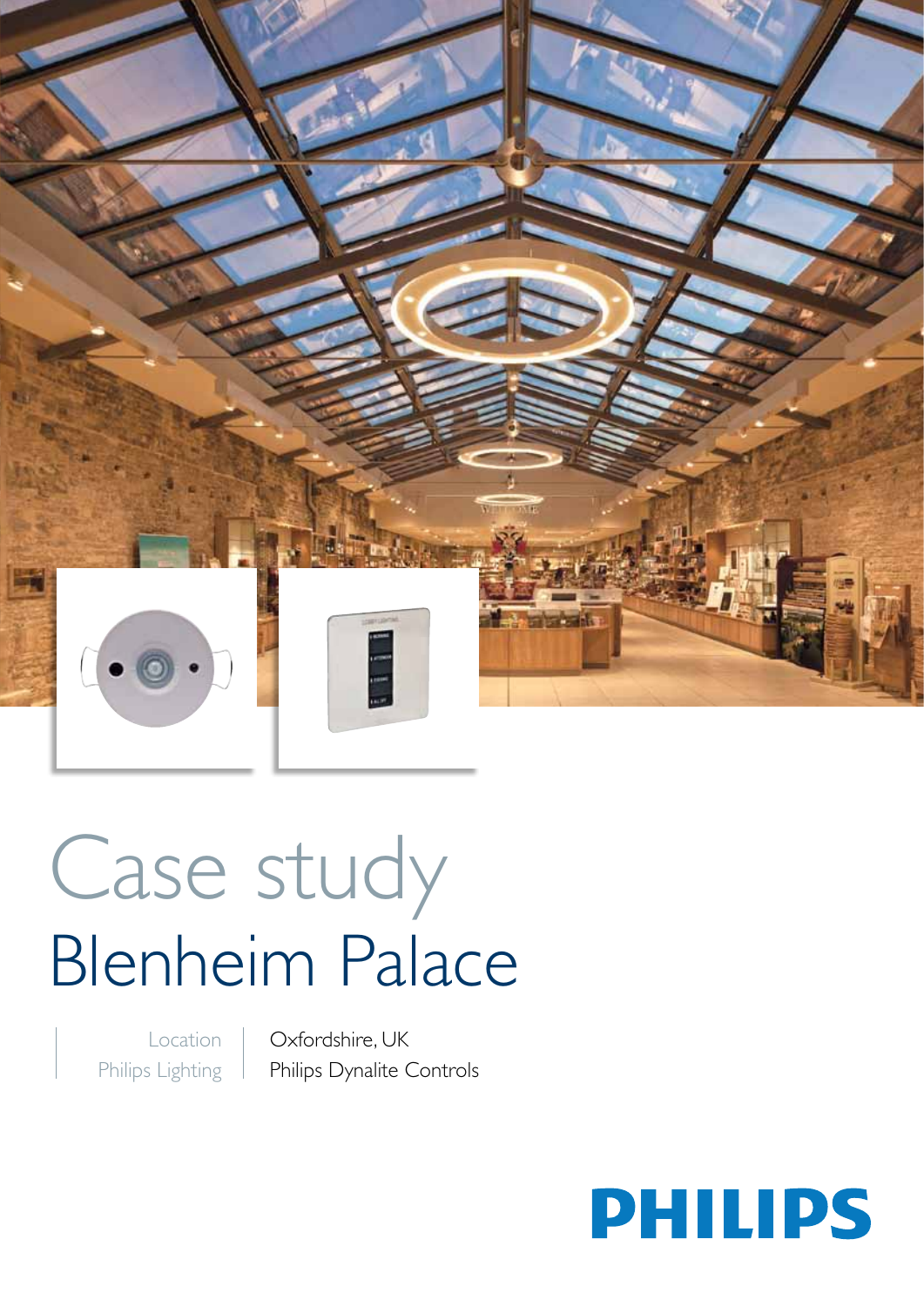#### Background

Blenheim Palace in Oxfordshire is the current home of the 11th Duke and Duchess of Marlborough and was the birthplace of one of Britain's most famous prime ministers, Sir Winston Churchill. Dating back to 1722 – and designated a UNESCO World Heritage Site in 1987, in recognition of its architectural importance. Blenheim Palace attracts more than half a million visitors each year to enjoy the stately home, formal gardens and 2,000 acres of Capability-Brown designed parkland.

With the number of annual visitors having increased by 200,000 since 2009 – following the introduction of a 'free Annual Pass' ticket – it became necessary to improve visitor facilities and services. The Duke of Marlborough conceived an extensive redevelopment project to convert a garden courtyard into an interior space to house a new visitor reception area, a purpose-built retail space, café and colonnade. The old laundry, used in recent years for storage, was also earmarked for renovation into modern toilet facilities.

A fundamental aspect of the design was for the new East Courtyard Visitor Centre to complement the grandeur of Blenheim Palace itself. It was conceptualized as a bright, airy space and designed accordingly with half its ceiling made of glass and the remaining half of plasterboard – reminiscent of conservatories and summer houses commonly found in stately homes dating from the eighteenth and nineteenth centuries.

### The challenge

The innovative design called for a uniform feel between those areas under glass and those with a more conventional roof. The lighting needed to be consistent throughout the building and the displays in the retail area needed to be well lit to maximize the appeal of the merchandise.

Lightmaster Direct was asked to assess the proposed lighting layout by the project consultant, CBG. Happy with the schematics they saw, the Lightmaster Direct staff did suggest one big amendment to the lighting design: the exchange of metal halide fittings for LEDs. As a result of this – and with its reputation for extensive knowledge of the latest LED technology and Philips Dynalite LED system control solutions – Lightmaster Direct was contracted by the client as lighting consultants for the retail project.

#### The solution

The use of motion and light sensors can save up to a third of energy typically used for lighting. This was a key reason the Philips Dynalite control solution was chosen, as this is one of the most capable systems on the market for daylight harvesting and provides a platform that is both cost-effective and flexible enough to achieve a number of extremely sophisticated outcomes.

Four Philips Dynalite DBC905 ballast controllers were used to enable 0-10V dimming control of the LEDs in all areas.

The DBC905 also has the advantage that it can be utilized to provide both a permanent feed and a switch feed to a centralized 10-year battery to allow the LEDs to also double-up as emergency lighting.

Philips Dynalite DUS804 universal sensors are used for light level detection in the reception and retail area, with a single Philips Dynalite Revolution 2 double-column wall plate with 15 buttons providing the user interface for the new lighting system.

The Revolution panel enables manual override of the system, allowing four automated scenes to be selected. In automatic mode, the sensors detect light levels while the ballast controllers seamlessly adjust the LEDs' dimming to ensure the light intensity remains constant, regardless of how natural light levels vary throughout the day.



#### Fast facts

| Customer                                                                                                                                                                                                                                                   |
|------------------------------------------------------------------------------------------------------------------------------------------------------------------------------------------------------------------------------------------------------------|
| Blenheim Palace                                                                                                                                                                                                                                            |
| Location                                                                                                                                                                                                                                                   |
| Oxfordshire, UK                                                                                                                                                                                                                                            |
| Value Added Reseller                                                                                                                                                                                                                                       |
| Lightmaster Direct                                                                                                                                                                                                                                         |
| Products                                                                                                                                                                                                                                                   |
| Philips Dynalite DBC905 ballast controllers, Philips Dynalite DUS804<br>universal sensors, Philips Dynalite Revolution 2 double-column wall plate,<br>Philips Dynalite's serial bus communications protocol (DyNet), Philips<br>Dynalite Envision software |

#### Lighting Solutions

Energy efficient architectural lighting design and lighting control systems for retail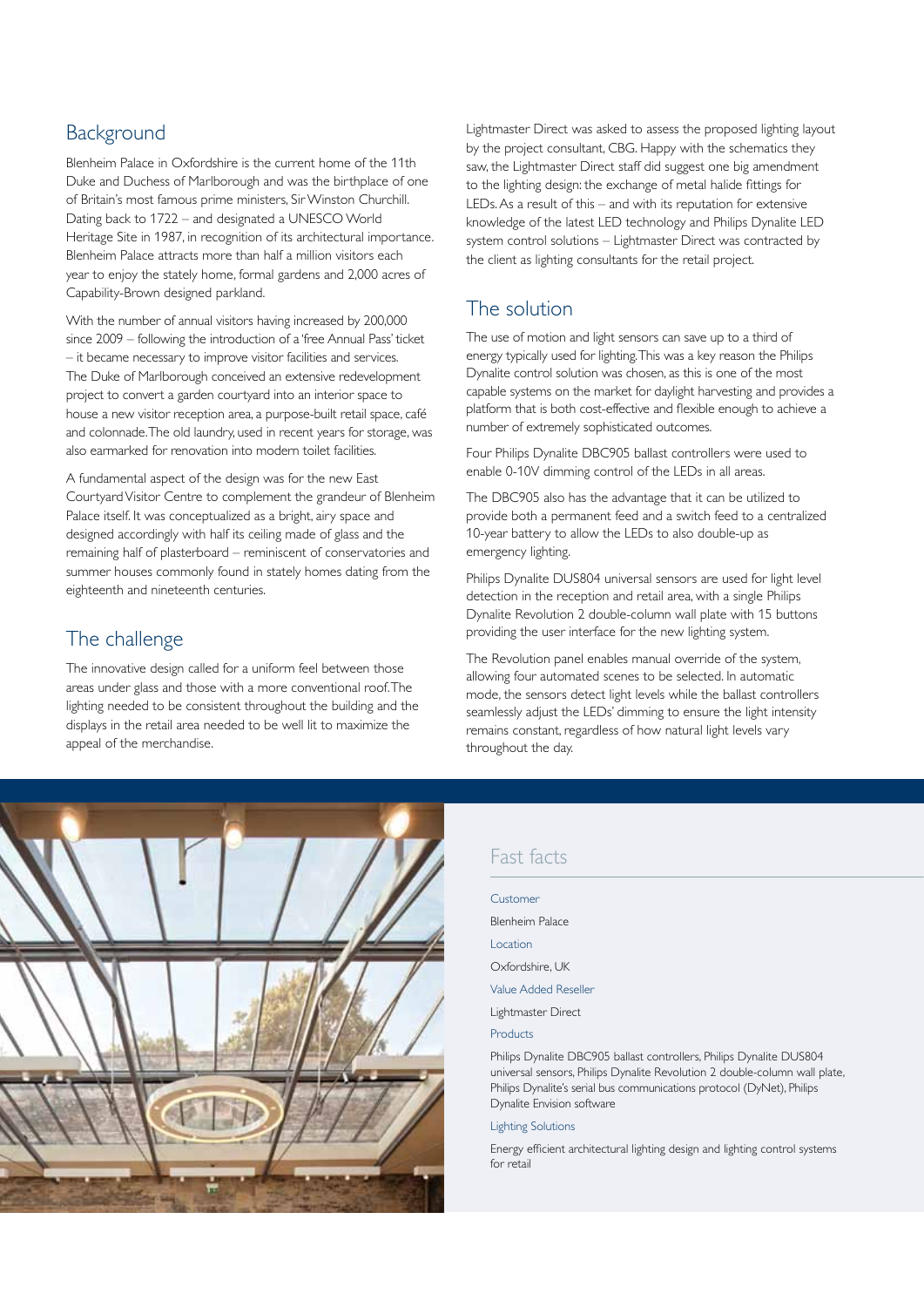The completed East Courtyard Visitor Centre is extremely impressive and a real testament to the hard work by all the teams involved in the project.

The entire system comprises 36 lighting channels on a single network, connected through Philips Dynalite's serial bus communications protocol, DyNet. The system was commissioned using Philips Dynalite Envision software. The luminaires selected are all LEDs, comprising a combination of recessed downlights, spotlights and bespoke pendants. Recessed downlights are situated around the perimeter, with spotlights on tracks to boost the light where needed. Feature lighting is provided by LED-tape lighting circles and custom-made pendants, which were used in the shop, the café and the colonnade to infuse a timeless sense of elegance to the new buildings.

The lighting solution integrates with the central battery to meet emergency lighting regulations for public spaces. This reduced the ceiling clutter associated with dedicated emergency lighting. The finished solution maximizes the aesthetic appeal of the new visitor center.

Lightmaster Direct staff worked as part of an integrated team alongside retail specialists, architects and consultants in order to devise a lighting and lighting system control solution that complements the overall design vision for the new visitor center. Installation was completed and commissioned in time for the formal opening of the East Courtyard Visitor Centre by The Right Honourable David Cameron, MP for Witney, and UK Prime Minister.

#### Benefits

The finished result has been warmly received and Lightmaster Direct is now involved in further follow-on projects at Blenheim Palace to provide LED lighting solutions for external lighting and within the main palace building.

The completed East Courtyard Visitor Centre is extremely impressive and a real testament to the hard work by all the teams involved in the project. The lighting systems installed are visually appealing, providing functional and flexible lighting exactly where it is required. The combination of the lighting design and its Philips Dynalite system control solution will deliver energy savings for many years to come as Blenheim Palace continues to mark its place in history.